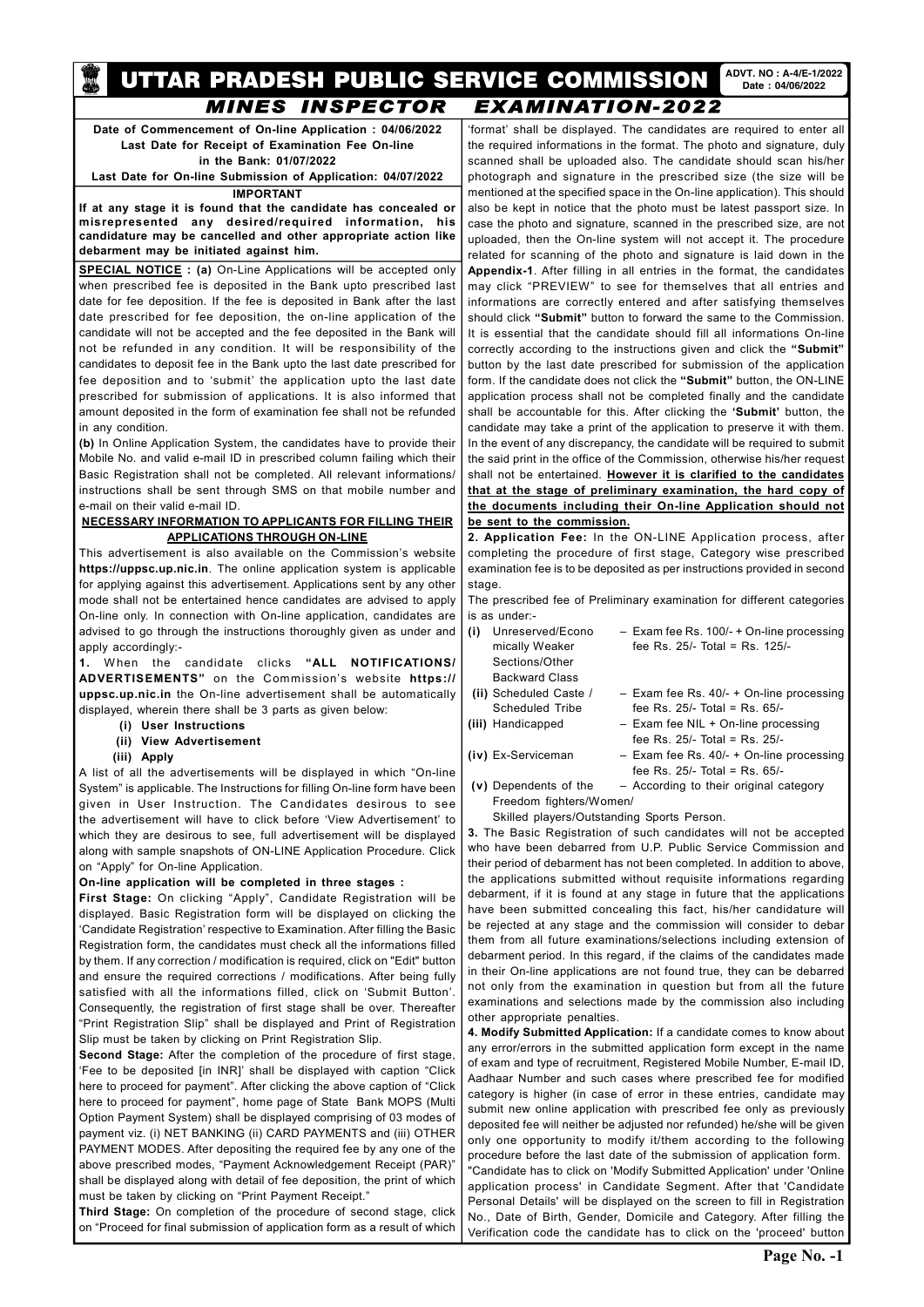following which for Authentication of the candidate OTP (One Time Password) will be sent on the registered mobile no. of the candidate and the Option-Box will be displayed on the screen to fill in the OTP. After the candidate has filled in the OTP and clicks on the 'proceed' button his/her previously submitted on line application form will be displayed on the screen. The candidate can submit his/her on line application form after making required modifications in it. This facility will be available to the candidates only one time within the last date of submission of application form."

Note: After scrutiny of online applications if it is found by the commission that the condidate has submitted more than one application form, in such a case, only the last submitted application form of the candidate will be accepted and the remaining application forms will automatically stand cancelled as application modification option has been provided in foregoing para, therefore, in this regard no claim of the candidate will be accepted.

5. The U.P. Public Service Commission shall hold Preliminary Examination at various Centres of the Districts mentioned in Appendix-2 of this advertisement for selecting suitable candidates for admission to the Mines Inspector (Main) Examination- 2022. The selection will be made on the basis of total marks obtained by the candidates in Main (written) examination. The Centre of Examination, decided by the Commission, will be intimated to the candidates by means of their e-Admit Cards. The no. of Districts/centres may be increased/decreased according to the decision of the commission on the basis of final number of applications received.

6. No. of Vacancies: Presently, the no. of Vacancies is 55 which may increase or decrease depending upon the circumstances/requirement. **Nature of Post:** Group-C, Pay Matrix Level-7, ₹44,900 - 1,42,400/-. 7. Reservation: The reservation for Scheduled Castes/Scheduled Tribes/Other Backward Class candidates/Economically weaker section candidates of U.P. shall be admissible in accordance with the provisions of relevant Govt. Rules. Similarly, horizontal reservation for categories like Dependents of Freedom Fighters/Ex-service man/Outstanding sports persons/P.H. candidates of U.P. and Women candidates shall be admissible on settlement of vacancies. Reservation for P.H. of U.P. shall be permissible for the notified/identified Posts.

### Note :

 $\mu$ ) शासनादेश संख्या 39 रिट $\pi/2$  / 2019 दिनांक 26 जून, 2019 द्वारा शासनादेश संख्या 18/1/99/का–2/2006 दिनांक–09 जनवरी, 2007 के प्रस्तर–4 में दिये गये प्राविधान, ''यह भी स्पष्ट किया जाता है कि राज्याधीन लोक सेवाओं और पदों पर सीधी भर्ती के प्रक्रम पर महिलाओं को अनुमन्य उपरोक्त आरक्षण केवल उत्तर प्रदेश की मूल निवासी महिलाओं को ही अनुमन्य है'' को रिट याचिका संख्या 11039 / 2018 विपिन कुमार मौर्या व अन्य बनाम उत्त्तर प्रदेश राज्य व अन्य तथा सम्बद्ध 6 अन्य रिट याचिकाओं में मा.उच्च न्यायालय, इलाहाबाद द्वारा दिनांक 16.01.2019 को अधिकारातीत (ULTRA VIRES) घोषित करने सम्बन्धी निर्णय के अनुपालन में शासनादेश दिनांक 09.01.2007 से प्रस्तर –04 को विलोपित किए जाने का निर्णय लिया गया है। उक्त निर्णय शासन द्वारा माननीय उच्च न्यायालय के आदेश दिनांक 16.01.2019 के विरूद्ध दायर विशेष अपील (डी) संख्या-475 / 2019 में माननीय न्यायालय द्वारा पारित होने वाले अन्तिम निर्णय के अधीन होगा।

(2) The Candidates claiming the benefit of reservation/age relaxation must obtain, in support of their category a certificate issued by competent authority on the proforma available on Appendix-3 of the Website of this detailed advertisement and shall submit the same to the Commission when asked for.

(3) All Reserved category candidates of U.P. must mention their

11. Age Limit: (i) Candidates must have attained the minimum age of 21 years and must not have attained the age of more than 40 years on July 1, 2022 i.e. they must have not been born earlier than 2nd July, 1982 and not later than July 1, 2001. For PH candidates, the maximum age limit is 55 years i.e. they must have not been born before 02 July, 1967, (ii) Relaxation in Upper Age Limit: (a) Upper age limit shall be greater by five years for candidates belonging to Scheduled Castes/ Scheduled Tribes/Other Backward Classes/Skilled players of classified Games/State Govt. employees/including the teachers/Staff of Basic Shiksha Parishad and teachers/Staff of the Govt. Aided Madhyamik Vidyalayas of U.P. i.e. they must have not been born before 2nd July 1977.

Category /Sub Category in the Application.

(4) Candidates claiming reservation/age relaxation in more than one category will be entitled to only one concession whichever is more beneficial to them.

(5) The Scheduled Caste, Scheduled Tribes, Other Backward Class, Economically weeker section (EWS), Dependents of Freedom Fighters, outstanding sports person P.H. and Ex serviceman who are not the permanent resident of U.P. shall not be given the benefit of reservation/ age relaxation. Such candidates shall be treated as General Category candidates.

(6) In case of women candidates the caste certificate issued from father side only will be treated as valid.

(7) It is mandatory for the candidates to enclose self-attested copies of all the certificates alongwith the application forms of Main Examination in support of the claims made by them in their application forms of

Preliminary Examination regarding eligibility and category/sub-category failing which their claim shall not be entertained.

8. Conditions of Eligibility (For age relaxation only): Eligibility in case of Emergency Commissioned/Short Service Commissioned officers: In accordance with the provisions of the G.O. No. 22/10/1976 karmik-2-85, dated 30-1-1985 Emergency Commissioned/Short Service Commissioned Officers who have not been released from Army but whose period of Army service has been extended for rehabilitation, may also apply for this examination on the following conditions:

(1) Such applicants will have to obtain a certificate of the competent authority of Army, Navy, Air Force to the effect that their period of Service has been extended for rehabilitation and no disciplinary action is pending against them.

(2) Such applicants will have to submit in due course a written undertaking that in case they are selected for the post applied for, they will get themselves released immediately from the Army Service. The above facilities will not be admissible to Emergency/Short Service Commissioned Officers, if (a) he gets permanent Commission in the Army, (b) he has been released from the Army on tendering resignation, (c) he has been released from the Army on grounds of misconduct or physical disability or on his own request and who gets gratuity. The candidates must possess all the requisite qualifications/eligibility conditions till the last date for submitting the applications.

9. Marital Status: Male candidates who are married and have more than one wife living and female candidates who have married a person already having a wife, shall not be eligible unless the Hon'ble. Governor has granted an exemption from this condition.

10. Educational Qualification: (1) Essential: Three years Diploma in Mining Engineering from an Institution recognized by All India Council for Technical Education (AICTE). (2) Preferential: Other things being equal such candidates shall be given preference who (1) have served for a minimum period of two years in Territorial Army or (2) have obtained "B" certificate of N.C.C.

(b) Upper age limit shall also be greater by 3 years + period of service rendered in army for the emergency commissioned officers/short service commission officers/Ex-Army personnels of U.P. (c) Upper age limit shall be greater by 15 years for P.H. candidates of U.P.

12. Some Information About Main Examination: (i) Only such candidates will be admitted to the Main (written examination) who are declared successful in the Preliminary Examination for which the successful Candidates will have to fill up another application form according to instructions of the Commission and for this application, the Examination fees for unreserved (General), Other Backward Classes, Economicaly weaker section Candidates and for Candidates of Other States is Rs. 200/- and Rs. 25/- as Online Processing fees = Rs. 225/- and for Scheduled Caste and Scheduled Tribe Candidates the fees is Rs. 80/- and Rs. 25/- as On-line processing fees = Rs. 105/ - only. The Candidates of Physically Handicapped category of U.P. are exempted from fees but they have to pay Rs. 25/- only as On-line Processing fee. Condidates of Ex-Army personnels of U.P. Exam fees is Rs. 80/- and Rs. 25/-as on-line processing fees=Rs. 105/- only, but the candidates of D.F.F., women, skilled players and outstanding sports persons of U.P. shall have to deposit their fees according to their original category.

(ii) Candidates should carefully note that they will have to appear in the main examination against the same Roll No. allotted for the Preliminary Examination.

(iii) The date and venue for the Main examination shall be informed by the Commission later on through e-Admit cards.

Note: The candidates must enclose all certificates in support of their claims alongwith the application form for main examination. If they do not enclose certificates in support of their claims, their candidature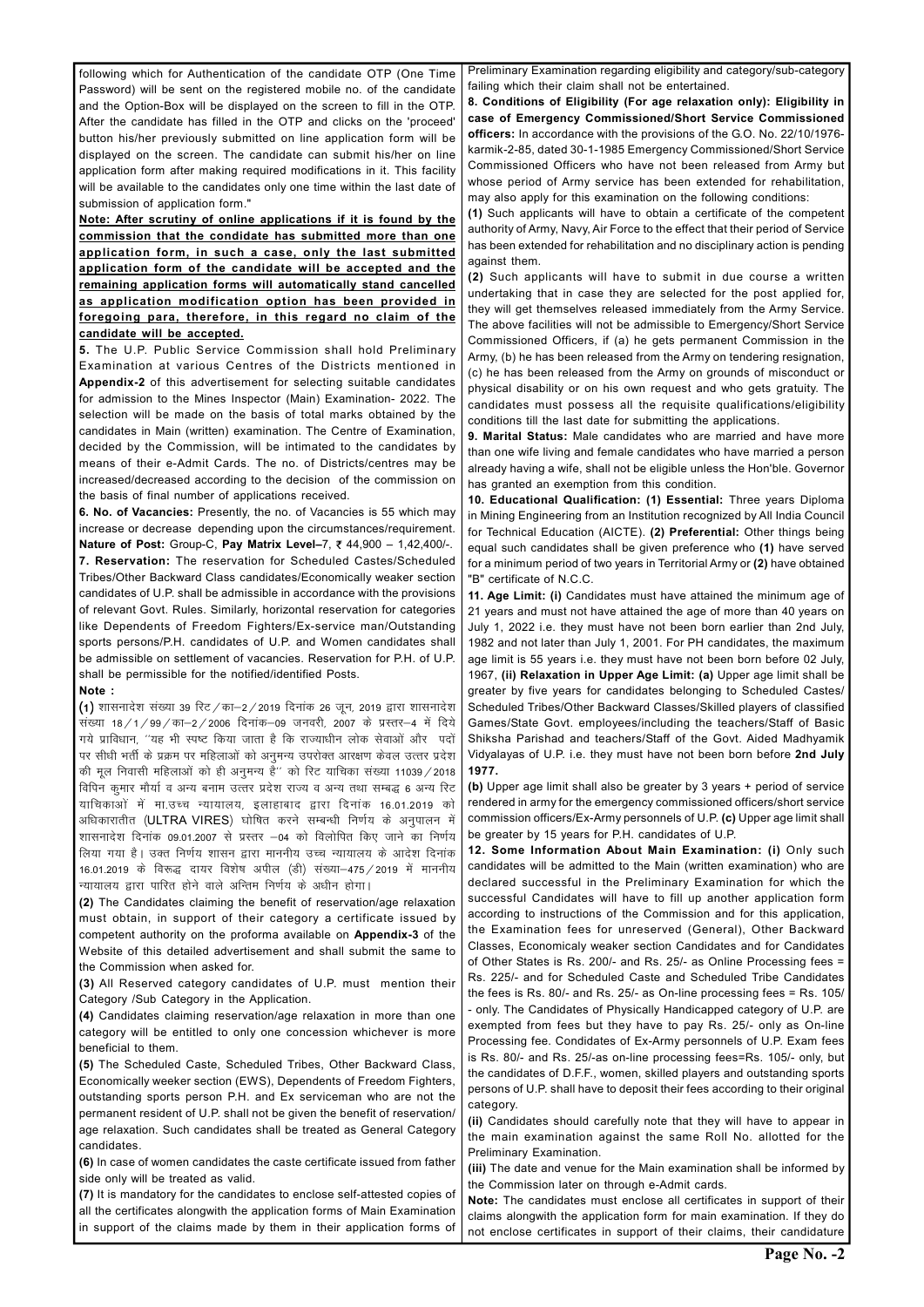#### shall be cnacelled.

13. Important Instructions For Candidates: (1) As per decision of the UPPSC a candidate will be liable to be debarred from this examination and all other future examinations and selections upto a maximum period of five years for furnishing any wrong information in his/her application form which can not be substantiated by relevant documents or for any other malpractice.

(2) The claim of category, subcategory, domicile, gender, date of birth, name and address will be valid only till the last date of online application. In this regard no application for error correction/modification shall be acceptable. Incomplete application form shall be summarily rejected and no crrespondence shall be entertained in this regard. On submission of false/misleading information, the candidature will be cancelled.

(3) The date of birth of the candidates shall be admissible as entered in High School Certificate. The candidate will have to attach his/ her High School or Equivalent Examination Certificate with the application form of Main Examination. No Other Certificates shall be acceptable for Date of Birth and if it is not attached with the application, it shall be rejected.

(4) The candidates will have to enclose self attested copies of Marksheets, Certificates & Degrees alongwith the application form of Main examination in support of their claims of Educational Qualifications. If they do not enclose self attested certificates/documents in support of their claims, the applications shall be rejected.

(5) The benefit of reservation to the categories of Handicapped persons of society shall be given only on the posts which shall be identified by the Government for their sub category. For this benefit, the Handicapped persons must produce a certificate of being handicapped in that sub category on the prescribed proforma issued by prescribed Medical Officer/Specialist and counter signed by the Chief Medical Officer according to Rule 3 of U.P. Public Service (Reservation for physically Handicapped, Dependent of Freedom Fighters and Ex-Servicemen (Amendment) Act, 2018.

11) The Commission reserves the right of cancelling the candidature of any candidate found indulging in any malpractice i.e. copying in examination hall or indiscipline, misbehavior or canvassing for his/her candidature. On violation of these instructions, the candidates may be debarred from this examination as well as future Examinations and selections. In this regard, decision of the Commission shall be final. (12) In all communication to the Commission, the candidate must mention the name of examination, advertisement No., registration No., date of birth of candidate, father's/Husband's name and also the Roll Number, if communicated.

(6) The Ex-Army personnels must be discharged from Army up to the last date prescribed for receipt of applications.

(7) Date, time and venue etc. of examination along with Roll No. will be communicated to the candidates through e-Admit Cards. Candidates will have to appear at the centre/venue allotted to them by the Commission. No change in centre/venue is permissible and no application shall be entertained in this regard.

(8) The candidature of such candidates who are subsequently found ineligible according to the terms laid down in advertisement will be cancelled and their any claim for the Main Examination will not be entertained. The decision of the Commission regarding eligibility of the candidates shall be final.

(9) The Application/candidature will be rejected/cancelled if the application is not submitted on prescribed form, date of birth is not mentioned or wrong date of birth is mentioned, overage, under age, not fulfilling the minimum educational qualifications, applications received after last date and no signature under declaration in the format.

(10) The Commission may admit the candidates provisionally after summary checking of the applications but if it is found at any stage that applicant was not eligible or that his/her application should have been rejected or was not entertainable initially, his/her candidature will be rejected and if the candidate is selected, the recommendation of the Commission for the appointment shall be withdrawn.

(21) If It is found that a candidate has submitted any forged documents he/she will be debarred from all selections of UPPSC forever and action under relevant sections of I.P.C. will also be taken against him/her.

(13) Candidates selected for appointment will have to undergo Medical Examination as required under the Rules.

(14) On the basis of the Preliminary Examination, fifteen times candidates to the number of vacancies, shall be declared qualified for the Main Examination.

(15) The candidates who are appearing in the Examination of essential

qualification prescribed for the posts need not apply, because they are not eligible.

(16) While filling the answer sheets, the candidates must use Black Ball Point Pen Only. Use of any other pen or pencil is strictly prohibited.

(17) At the time of examination candidates are supposed to fill up all the entries and information required on OMR answer sheet and attendance sheet correctly. In the event of leaving Them blank or filling them incorrectly, their OMR answer sheet may not be evaluated by the commission for which the candidates themselves will be responsible. The informations filled in the Answer sheets must not be erased by whitener, blade or rubber etc.

(18) Candidates shall be provided OMR answer sheets in duplicates i.e. original copy and candidate's copy. After completion of the examination, the candidates are required to hand over the original copy to the Invigilator and the candidate's copy to keep with them.

(19) In the Preliminary Examination for the objective type Question papers, penalty (Negative Marking) shall be imposed for wrong answers given by the candidates which is as follows–

(i) There are four alternatives for the answer to every question. For each question for which a wrong answer has been given by the candidate, one third (0.33) of the marks assigned to that question will be deducted as penalty.

(ii) If a candidate gives more than one answer, it will be treated as a wrong answer even if one of the given answer happens to be correct and there will be same penalty as above for that question.

(iii) If a question is left blank i.e. no answer is given by the candidate, there will be no penalty for that question.

(20) The minimum efficiency standard for S.C. & S.T. candidates is fixed as 35% i.e. the Candidates of these Categories shall not be placed in the merit/select list if they have secured less than 35% marks in the Preliminary/ Main examination. Similarly, the minimum efficiency standard for the candidates of other categories is fixed as 40% i.e. such candidates shall not be placed in the merit/select list if they have secured less than 40% marks in the Preliminary/Main examination. All such candidates who have secured less marks than the marks of minimum efficiency standard as fixed by the Commission shall be treated disqualified.

### GENERAL INSTRUCTIONS

1. In no circumstances, applications of any stage shall be accepted after the last prescribed date and time. Applications found without requisite informations and without photograph and signature, even when received in time, may be summarily rejected.

2. In the On-line system, the candidates must ensure that all the requisite informations have been duly filled and must click the submit Button by the last prescribed Date & Time. Candidates must take the Print and keep it safely. In any discrepancy, the candidates will have to produce the said print otherwise no request shall be entertained.

3. Those candidates, willing to take the benefit of the reservation/ age relaxation must obtain a certificate, issued by the competent authority, in support of the reserved category, in the prescribed format printed in this detailed advertisement (Appendix-3) and submit the same to the Commission, whenever required to do so. Those claiming more than one reservation/age relaxation will be given only one such concession, which will be more beneficial. The Candidates who are not originally domicile of U.P. belonging to SC, ST, O.B.C., EWS, dependents of freedom fighters, Ex-serviceman, Skilled Players Outstanding sports persons and P.H. are not entitled to benefit of reservation/age relaxation. Such candidates will be treated as unreserved (general) candidates. In case of the women candidates, caste certificate issued from father side only will be treated valid.

4. The Commission do not advise to candidates about their eligibility. Therefore, they should carefully read the advertisement and when satisfied about their eligibility as per conditions of the advertisement, only then apply. The candidates must possess all the requisite qualifications till the last date for submitting the applications.

5. In the category of dependents of the freedom fighters only sons, daughters, grandsons (Son's son/daughter's son) and grand daughters (son's daughter/daughter's daughter, married/unmarried) are covered. It is advised that the candidates of aforesaid category must obtain the reservation certificate from the District Magistrate in terms of Govt. Order No. 453/79-V-1-15-1(Ka)-14-2015, dated 07.4.2015 in the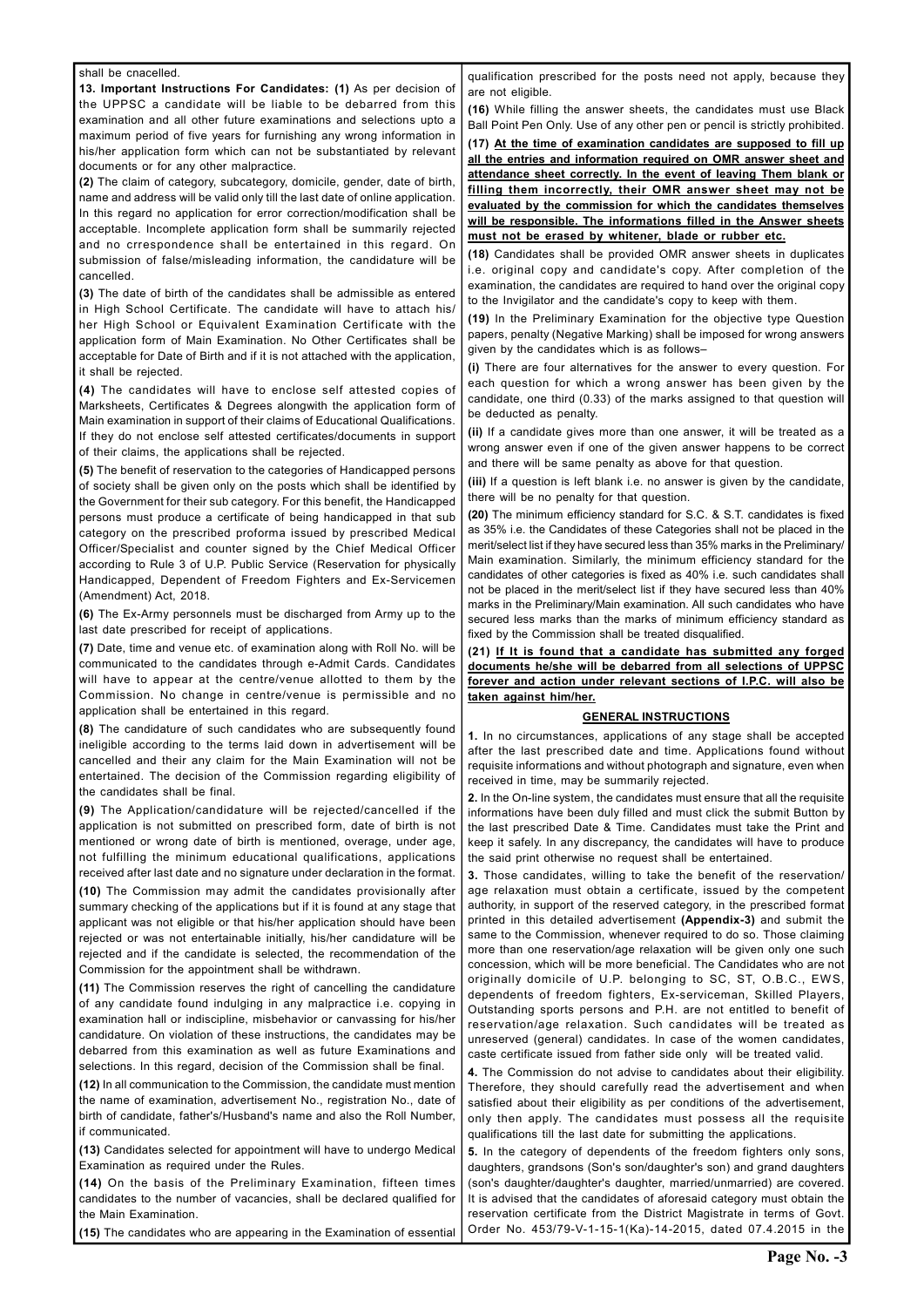### prescribed format and submit the same.

6. In the event of involvement of a candidate in the concealment of any important information, pendency of any case/criminal case, conviction, more than one husband or wife being alive, submission of facts in a distorted manner, malpractice, canvassing for candidature/selection etc., the Commission reserves the right to reject the candidature and debar him from appearing in the examination in question and in all other future examinations and selections.

7. In case the candidates feel any problem in the "On-line Application" they may get their problem resolved by contacting over phone or on Website clicking 'Contact us'.

8. The procedure relating to upload scanned photo and signature is given in Appendix-1. The name of Districts for Preliminary Examination are available in the advertisement in Appendix-2 and proformae of cast certificates for different reserved categories are given in Appendix-3. In the same way the plan of Examination for Preliminary/ Main Examination on Appendix-4 and syllabus for Pre/Main Examination is available on Appendix-5 respectively.

#### Detailed Application Form:

At the top of the page, there is a Declaration for the candidates they are advised to go through the content of the Declaration carefully. Candidate has the option to either agree or disagree with the content of Declaration by clicking on 'I Agree or 'I do not agree' buttons. In case the candidate opts to disagree, the application will be dropped, and the procedure will be terminated. Accepting to agree only will submit the candidate's Online Application.

#### Notification Details

This section shows information relevant to Notification

### Personal Details

This section shows Information about candidate personal details i.e. Registration Number, candidate name, Father/Husband name, Gender, DOB, UP domicile, Category, Marital status, email and contact number.

# Other Details of candidate

Other details of candidate show the information about UP Freedom Fighter, Ex Army, service duration and physical deformity.

### Education & Experience Details

It show/educational and experience details of the candidate.

### Candidate address, photo & signature details

It shows communication address and photo with signature of the candidate

### Declaration segment

At the bottom of the page there is a 'Declaration' for the candidate. Candidates are advised to go through the content of the Declaration carefully.

After filling all above particulars there is provision for preview candidates detail before final submission of application form on clicking on ''Preview'' button.

Preview page will display all facts/particulars that the candidate have mentioned on entry time if they are sure with filled details then click on ''Submit'' button to finally push data into server with successfully submission report that they can print.

Otherwise using ''Back'' button the details can be Modified.

## [CANDIDATES ARE ADVISED TO TAKE A PRINT OF THIS PAGE BY CLICKING ON THE ''Print'' OPTION AVAILABLE]

3. The entire image (of size 3.5 cm by 6.0 cm) consisting of the photo along with the signature is required to be scanned, and stored in

For other information candidates are advised to select desired option in 'Home Page' of Commission's website http://uppsc.up.nic.in CANDIDATE SEGMENT

#### CANDIDATE SEGMENT

#### Print Detailed Application Form

#### EXAMINATION SEGMENT

Print Address Slip for sending Documents to Commission [Only for Direct Recruitment]

DOWNLOAD SEGMENT

Download Admit Card

### Download Interview Letter

Download Syllabus

Know your Registration No.

### Click here to view Key Answer Sheet

#### Regarding Application:

- 1. On clicking "View Application status" option in candidate Segment page you can see current status of candidate.
- 2. On clicking "Result" option in candidate Segment page candidate can see result status of periodically.
- 3. "Interview/Exam Schedule" option in candidate Segment page candidate can see intervice and examination schedule details periodically.
- 4. On clicking "Key Answer Sheet" candidate can download key answer sheet.
- 5. On clicking "Admit Card/Hall Ticket" candidate can download their Admit Card using with some basic credential of candidate.
- 6. On clicking "List of Rejected Candidate" candidate can view rejected candidate list.
- 7. On clicking "Syllabus" candidate can view syllabus of particular examination.

(Candidates applying on-line need NOT send hard copy of the Online Application filled by them on-line or any other document/certificate/ testimonial to the Uttar Pradesh Public Service Commission. However they are advised to take printout of the On-line Application and retain it for further communication with the UPPSC.) (The Candidates applying for the examination should ensure that they fulfill all eligibility conditions for admission to examination. Their admission at all the stages of the examination will be purely provisional subject to satisfying the prescribed eligibility conditions). UPPSC takes up verification of eligibility conditions with reference to original documents at subsequent stages of examination process.

| VANDIDAI L ULUMLN                                      |                                                                                                                                 |  |  |  |  |
|--------------------------------------------------------|---------------------------------------------------------------------------------------------------------------------------------|--|--|--|--|
| NOTIFICATIONS/ADVERTISEMENTS                           | *.jpg, .jpeg, .gif, .tif, .png format on local machine.<br>4. Ensure that the size of the scanned image is not more than 50 KB. |  |  |  |  |
| All Notifications / Advertisements                     | 5. If the size of the file is more than 50KB, then adjust the settings of                                                       |  |  |  |  |
| <b>ONLINE FORM SUBMISSION</b>                          | the scanner such as the DPI resolution, no. colours etc., during the                                                            |  |  |  |  |
| 1. Candidate Registration (FIRST STAGE)                | process of scanning.                                                                                                            |  |  |  |  |
|                                                        | 6. The applicant has to sign in full in the box provided. Since                                                                 |  |  |  |  |
| 2. Fee Deposition / Reconciliation (SECOND STAGE)      | the signature is proof of identity, it must be genuine, and in full; initials                                                   |  |  |  |  |
| 3. Submit Application Form (THIRD STAGE)               | are not sufficient. Signature in CAPITAL LETTERS is not permitted.                                                              |  |  |  |  |
| <b>APPLICATION FORM STATUS</b>                         | 7. The signature must be signed only by the applicant and not by any                                                            |  |  |  |  |
| Update your transaction ID by Double Verification mode | other person.                                                                                                                   |  |  |  |  |
| <b>View Application Status</b>                         | 8. The signature will be used to put on the Hall Ticket and wherever                                                            |  |  |  |  |
|                                                        | necessary. If the Applicant's signature on answer script, at the time of                                                        |  |  |  |  |
| List of Applications Having Photo related Objections   | the examination, does not match the signature on the Hall Ticket, the                                                           |  |  |  |  |
| <b>Print Duplicate Registration Slip</b>               | applicant will be disqualified.                                                                                                 |  |  |  |  |
|                                                        | Sample Image & Signature:-                                                                                                      |  |  |  |  |

LAST DATE FOR RECEIPT OF APPLICATIONS: On-line Application process must be completed (including filling up of Part-I, Part-II and Part-III of the Form) before last date of form submission according to Advertisement after which the web-link will be disabled.

### Appendix-1

The Procedure relating to upload Photo & Signature.

Guide Lines for Scanning Photograph with Signature

1. Paste the Photo on any white paper as per the above required dimensions. Sign in the Signatue Space provided. Ensure that the signature is within the box.

2. Scan the above required size containing photograph and signature. Please do not scan the complete page.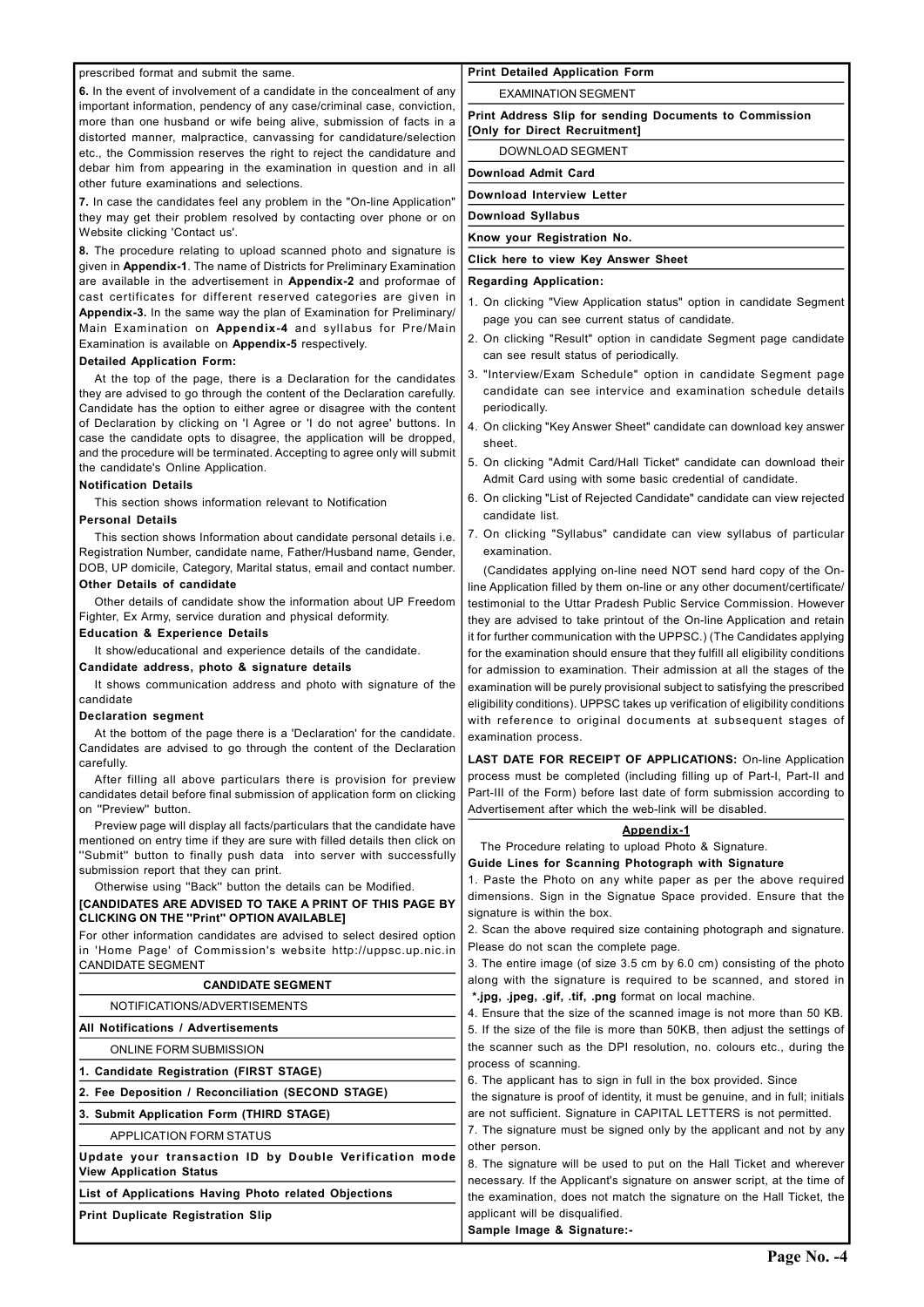| width = $3.5$ cm                                                                                                                                          | i) 5 (पाँच) एकड़ कृषि योग्य भूमि अथवा इससे ऊपर।                                            |
|-----------------------------------------------------------------------------------------------------------------------------------------------------------|--------------------------------------------------------------------------------------------|
|                                                                                                                                                           | ii) एक हजार वर्ग फीट अथवा इससे अधिक क्षेत्रफल का फ्लैट।                                    |
| Photo<br>ξ                                                                                                                                                | iii) अधिसूचित नगरपालिका के अन्तर्गत 100 वर्ग गज अथवा इससे अधिक का<br>आवासीय भूखण्ड।        |
| 4.5<br>$\mathbf H$                                                                                                                                        | iv) अधिसूचित नगरपालिका से इतर 200 वर्ग गज अथवा इससे अधिक का आवासी                          |
|                                                                                                                                                           | भूखण्ड ।                                                                                   |
| cm Height                                                                                                                                                 |                                                                                            |
| Ю<br>Signature                                                                                                                                            | है जो अनुसूचित जाति, अनुसूचित जनजाति तथा अन्य पिछड़ वर्गों के रूप में<br>अधिसूचित नहीं है। |
|                                                                                                                                                           | आवेदक का<br>हस्ताक्षर(कार्यालय का मुहर सहित)                                               |
| Appendix-2                                                                                                                                                | पासपोर्ट                                                                                   |
| The names of the Districts where Preliminary Exam will be held is as                                                                                      | साइज का                                                                                    |
| follows:- Prayagraj and Lucknow.                                                                                                                          | अभिप्रमाणित                                                                                |
| Appendix-3                                                                                                                                                | जिलाधिकारी / अतिरिक्त जिलाधिकारी / सिटी                                                    |
| उ0प्र0 की अनुसूचित जाति तथा अनुसूचित जन जाति के लिए जाति                                                                                                  | फोटोग्राफ<br>मजिस्ट्रेट / परगना मजिस्ट्रेट / तहसीलदार।                                     |
| प्रमाण-पत्र                                                                                                                                               |                                                                                            |
|                                                                                                                                                           | (प्रारूप–2)                                                                                |
|                                                                                                                                                           | आर्थिक रूप से कमजोर वर्ग के लाभार्थ स्वयं घोषणा पत्र                                       |
|                                                                                                                                                           | स्वयं घोषणा पत्र                                                                           |
|                                                                                                                                                           |                                                                                            |
| जाति के व्यक्ति हैं जिसे संविधान (अनुसूचित जाति) आदेश, 1950 (जैसा कि समय–समय                                                                              | मैं  पुत्र / पुत्री / पत्नीग्राम / कस्बापोस्ट  ऑफिस.                                       |
| पर संशोधित हुआ) / संविधान (अनुसूचित जनजाति, उत्तर प्रदेश) आदेश, 1967 के                                                                                   |                                                                                            |
|                                                                                                                                                           |                                                                                            |
| अनुसार अनुसूचित जाति / अनुसूचित जनजाति के रूप में मान्यता दी गई है।                                                                                       | आवेदन दिया है, एतद् द्वारा घोषणा करता / करती हूँ।                                          |
|                                                                                                                                                           | अधिसूचित अनुसूचित जाति, अनुसूचित जनजाति एवं अन्य पिछड़ा वर्ग की सूची में                   |
|                                                                                                                                                           | सूचीबद्ध नहीं है।                                                                          |
|                                                                                                                                                           | 2. मेरे परिवार की कुल श्रोतों (वेतन, कृषि, व्यवसाय, पेशा इत्यादि) से कुल वार्षिक           |
| में सामान्यता रहता है।                                                                                                                                    | आय रु(शब्दों में) है।                                                                      |
|                                                                                                                                                           |                                                                                            |
|                                                                                                                                                           | 3. मेरे परिवार के पास उल्लिखित आय के सिवाय अथवा इसके अतिरिक्त अन्यत्र                      |
|                                                                                                                                                           | कोई परिसम्पति नहीं है।                                                                     |
|                                                                                                                                                           | अथवा                                                                                       |
| जिलाधिकारी /अतिरिक्त जिलाधिकारी / सिटी मजिस्ट्रेट / परगना मजिस्ट्रेट / तहसीलदार /                                                                         | कई स्थानों पर स्थित परिसम्पत्तियों को जोड़ने के पश्चात् भी मैं (नाम)                       |
| अन्य वेतन भोगी मजिस्ट्रेट यदि कोई हो / जिला समाज कल्याण अधिकारी                                                                                           |                                                                                            |
| उत्तर प्रदेश के अन्य पिछडा वर्ग के लिए जाति प्रमाण–पत्र                                                                                                   | हूँ ।                                                                                      |
|                                                                                                                                                           | 4. मैं घोषणा करता/करती हूँ कि मेरे परिवार की सभी परिसम्पत्तियों को जोड़ने                  |
|                                                                                                                                                           | के पश्चात निम्नलिखित में से किसी भी सीमा से अधिक नहीं है।                                  |
|                                                                                                                                                           | i) 5 (पाँच) एकड़ कृषि योग्य भूमि अथवा इससे ऊपर।                                            |
|                                                                                                                                                           |                                                                                            |
|                                                                                                                                                           | ii) एक हजार वर्ग फीट अथवा इससे अधिक क्षेत्रफल का फ्लैट।                                    |
| (अनुसूचित जातियों, अनुसूचित जन जातियों तथा अन्य पिछड़े वर्गों के लिये आरक्षण)<br>अधिनियम, 1994 (यथासंशोधित) की अनुसूची एक के अन्तर्गत मान्यता प्राप्त है। | अधिसूचित नगरपालिका के अन्तर्गत 100 वर्ग गज अथवा इससे अधिक का<br>iii)<br>आवासीय भूखण्ड।     |
| पूर्वोक्त अधिनियम, 1994 (यथासंशोधित) की अनुसूची—दो (जैसा कि उत्तर प्रदेश                                                                                  | iv) अधिसूचित नगरपालिका से इतर 200 वर्ग गज अथवा इससे अधिक का आवासी                          |
| लोक सेवा) (अनुसूचित जातियों, अनुसूचित जन जातियों और अन्य पिछड़े वर्गों के                                                                                 | भूखण्ड।                                                                                    |
| लिये आरक्षण) (संशोधन) अधिनियम, 2001 द्वारा प्रतिस्थापित किया गया है एवं जो                                                                                | मैं प्रमाणित करता/करती हूँ कि मेरे द्वारा उपरोक्त जानकारी मेरे ज्ञान और                    |
| उत्तर प्रदेश लोक सेवा (अनुसूचित जातियों, अनुसूचित जन जातियों और अन्य पिछड़े                                                                               | विश्वास के अनुसार सत्य है और मैं आर्थिक रूप से कमजोर वर्ग के लिए आरक्षण                    |
| वर्गों के लिये आरक्षण) (संशोधन) अधिनियम, 2002 द्वारा संशोधित की गयी है, से                                                                                | सुविधा प्राप्त करने हेतु पात्रता धारण करता / करती हूँ। यदि मेरे द्वारा दी गई               |
| आच्छादित नहीं है। इनके माता—पिता की निरंतर तीन वर्ष की अवधि के लिये सकल                                                                                   | जानकारी असत्य/गलत पायी जाती है तो मैं पूर्ण रूप से जानता हूँ/जानती हूँ कि                  |
| वार्षिक आय आठ लाख रूपये या इससे अधिक नहीं है तथा इनके पास धनकर                                                                                            | इस आवेदन पत्र के आधार पर दिये गये प्रमाणपत्र के द्वारा शैक्षणिक संस्थान में लिया           |
| अधिनियम, 1957 में यथा विहित छूट सीमा से अधिक सम्पत्ति भी नहीं है।                                                                                         | गया प्रवेश / लोक सेवाओं एवं पदों में प्राप्त की गई नियुक्ति निरस्त कर दी जायेगी / कर       |
|                                                                                                                                                           | दिया जायेगा अथवा इस प्रमाण पत्र के आधार पर कोई अन्य सुविधा/लाभ प्राप्त                     |
|                                                                                                                                                           | किया गया है उससे भी वंचित किया जा सकेगा और इस सम्बन्ध में विधि एवं नियमों                  |
|                                                                                                                                                           | के अधीन मेरे विरूद्ध की जाने वाली कार्यवाही के लिए मैं उत्तरदायी रहूँगा/रहूँगी।            |
| में सामान्यतया रहता है।                                                                                                                                   | नोट:— जो लागू नहीं हो उसे काट दें।                                                         |
|                                                                                                                                                           | स्थानः                                                                                     |
|                                                                                                                                                           |                                                                                            |
|                                                                                                                                                           | दिनांकः<br>आवेदक/आवेदिका का हस्ताक्षर तथा पूरा नाम                                         |
| जिलाधिकारी / अतिरिक्त जिलाधिकारी / सिटी मजिस्ट्रेट / परगना मजिस्ट्रेट / तहसीलदार                                                                          | दिव्यांगजन प्रारुप                                                                         |
| (प्रपत्र—1)                                                                                                                                               | Form-II                                                                                    |

| \ <i>A</i> \ 1 \ I \ I \<br>उत्तर प्रदेश सरकार<br>कायोलय<br>आर्थिक रूप से कमजोर वर्ग के सदस्य द्वारा प्रस्तुत किया जाने वाला<br>आय एवं परिसम्पति प्रमाण-पत्र | <b>Certificate of Disability</b><br>(In cases of amputation or complete permanent paralysis of<br>limbs or dwarfism and in case of blindness)<br>(Name and Address of the Medical Authority issuing the Certificate) |
|--------------------------------------------------------------------------------------------------------------------------------------------------------------|----------------------------------------------------------------------------------------------------------------------------------------------------------------------------------------------------------------------|
| दिनांक<br>प्रमाण पत्र संख्याः<br>वित्तीय वर्षके लिए मान्य                                                                                                    | Recent passport size<br>attested photograph<br>(Showing face only)<br>of the person with<br>disability.                                                                                                              |
|                                                                                                                                                              | Certificate No.<br>Date:                                                                                                                                                                                             |
|                                                                                                                                                              | This is to certify that I have carefully examined Shri/Smt./                                                                                                                                                         |
| फोटोग्राफ नीचे, अभिप्रमाणित है, आर्थिक रूप से कमजार वर्ग के सदस्य है, क्योंकि                                                                                |                                                                                                                                                                                                                      |
|                                                                                                                                                              |                                                                                                                                                                                                                      |
| लाख रूपये मात्र) से कम है। इनके परिवार कि स्वामित्व में निम्नलिखित में से कोई  <br>भी परिसम्पत्ति नहीं है:-                                                  | registration No. __________permanent resident of House No.                                                                                                                                                           |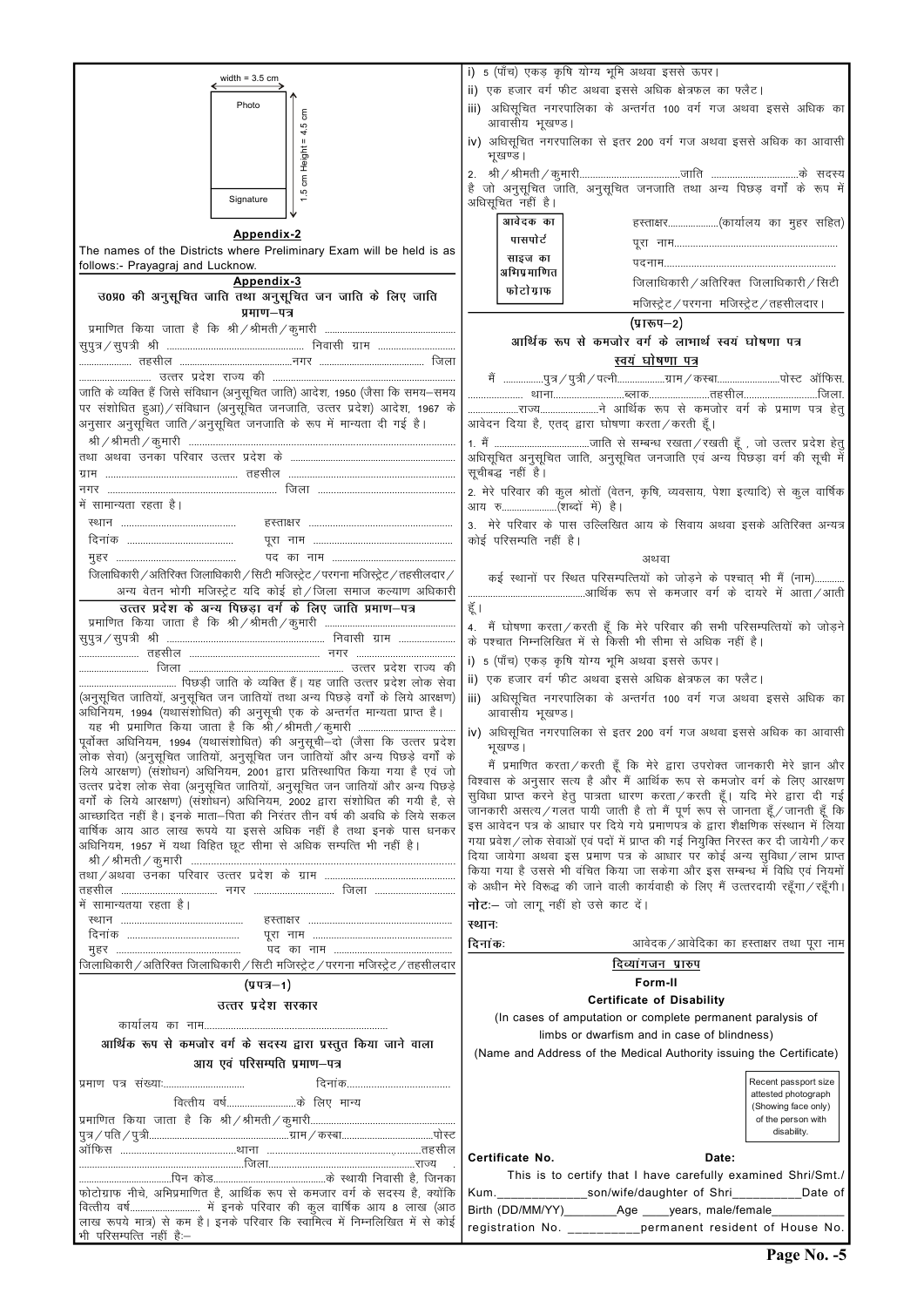| 19. Haemophilia<br>20. Thalassemia<br>whose photograph is affixed above, and am satisfied that:<br>21. Sickle Cell disease<br>(A) he/she is a case of:<br>■ locomotor disability<br>guidelines to be specified), is as follows:-<br>■ dwarfism<br>In figurespercent.<br>blindness<br>(Please tick as applicable)<br>likely to improve.<br>(B) The diagnosis in his/her case is<br>3. Reassessment of disability is:-<br>(A) he/she has ________% (in figure)_________percent (in words)<br>(i) not necessary,<br>or<br>permanent locomotor disability/dwarfism/blindness in relation to<br>his/her (part of body) as per guidelines (number<br>therefore this certificate shall be valid till<br>and date of issue of the guidelines to be specified).<br>@ - e.g. Left/right/both arms/legs<br>The applicant has submitted the following document as proof of<br>2.<br># - e.g. Single eye<br>residence:-<br>£ - e.g. Left/Right/both ears<br>Nature of Document   Date of Issue<br>Details of authority issuing certificate | (B) In the light of the above, his/her over all permanent physical<br>impairment as per guidlines (number and date of issue of the<br>2. This condition is progressive/non-progressive/likely to improve/not<br>(ii) is recommended/afteryearsmonths, and<br>$(DD)$ $(MM)$ $(YY)$                                                                                                                                                             |
|-------------------------------------------------------------------------------------------------------------------------------------------------------------------------------------------------------------------------------------------------------------------------------------------------------------------------------------------------------------------------------------------------------------------------------------------------------------------------------------------------------------------------------------------------------------------------------------------------------------------------------------------------------------------------------------------------------------------------------------------------------------------------------------------------------------------------------------------------------------------------------------------------------------------------------------------------------------------------------------------------------------------------------|-----------------------------------------------------------------------------------------------------------------------------------------------------------------------------------------------------------------------------------------------------------------------------------------------------------------------------------------------------------------------------------------------------------------------------------------------|
|                                                                                                                                                                                                                                                                                                                                                                                                                                                                                                                                                                                                                                                                                                                                                                                                                                                                                                                                                                                                                               |                                                                                                                                                                                                                                                                                                                                                                                                                                               |
|                                                                                                                                                                                                                                                                                                                                                                                                                                                                                                                                                                                                                                                                                                                                                                                                                                                                                                                                                                                                                               |                                                                                                                                                                                                                                                                                                                                                                                                                                               |
|                                                                                                                                                                                                                                                                                                                                                                                                                                                                                                                                                                                                                                                                                                                                                                                                                                                                                                                                                                                                                               |                                                                                                                                                                                                                                                                                                                                                                                                                                               |
|                                                                                                                                                                                                                                                                                                                                                                                                                                                                                                                                                                                                                                                                                                                                                                                                                                                                                                                                                                                                                               |                                                                                                                                                                                                                                                                                                                                                                                                                                               |
|                                                                                                                                                                                                                                                                                                                                                                                                                                                                                                                                                                                                                                                                                                                                                                                                                                                                                                                                                                                                                               |                                                                                                                                                                                                                                                                                                                                                                                                                                               |
|                                                                                                                                                                                                                                                                                                                                                                                                                                                                                                                                                                                                                                                                                                                                                                                                                                                                                                                                                                                                                               |                                                                                                                                                                                                                                                                                                                                                                                                                                               |
|                                                                                                                                                                                                                                                                                                                                                                                                                                                                                                                                                                                                                                                                                                                                                                                                                                                                                                                                                                                                                               |                                                                                                                                                                                                                                                                                                                                                                                                                                               |
|                                                                                                                                                                                                                                                                                                                                                                                                                                                                                                                                                                                                                                                                                                                                                                                                                                                                                                                                                                                                                               |                                                                                                                                                                                                                                                                                                                                                                                                                                               |
|                                                                                                                                                                                                                                                                                                                                                                                                                                                                                                                                                                                                                                                                                                                                                                                                                                                                                                                                                                                                                               |                                                                                                                                                                                                                                                                                                                                                                                                                                               |
|                                                                                                                                                                                                                                                                                                                                                                                                                                                                                                                                                                                                                                                                                                                                                                                                                                                                                                                                                                                                                               |                                                                                                                                                                                                                                                                                                                                                                                                                                               |
|                                                                                                                                                                                                                                                                                                                                                                                                                                                                                                                                                                                                                                                                                                                                                                                                                                                                                                                                                                                                                               |                                                                                                                                                                                                                                                                                                                                                                                                                                               |
|                                                                                                                                                                                                                                                                                                                                                                                                                                                                                                                                                                                                                                                                                                                                                                                                                                                                                                                                                                                                                               |                                                                                                                                                                                                                                                                                                                                                                                                                                               |
|                                                                                                                                                                                                                                                                                                                                                                                                                                                                                                                                                                                                                                                                                                                                                                                                                                                                                                                                                                                                                               |                                                                                                                                                                                                                                                                                                                                                                                                                                               |
|                                                                                                                                                                                                                                                                                                                                                                                                                                                                                                                                                                                                                                                                                                                                                                                                                                                                                                                                                                                                                               |                                                                                                                                                                                                                                                                                                                                                                                                                                               |
|                                                                                                                                                                                                                                                                                                                                                                                                                                                                                                                                                                                                                                                                                                                                                                                                                                                                                                                                                                                                                               | 4. The applicant has submitted the following document as proof of residence:-                                                                                                                                                                                                                                                                                                                                                                 |
|                                                                                                                                                                                                                                                                                                                                                                                                                                                                                                                                                                                                                                                                                                                                                                                                                                                                                                                                                                                                                               | Nature of Document   Date of Issue   Details of authority Issuing certificate                                                                                                                                                                                                                                                                                                                                                                 |
| Signature and seal of the Medical Authority.<br>3.                                                                                                                                                                                                                                                                                                                                                                                                                                                                                                                                                                                                                                                                                                                                                                                                                                                                                                                                                                            |                                                                                                                                                                                                                                                                                                                                                                                                                                               |
| $(Dr_{1}, \ldots, c_{n})$ $(Dr_{1}, \ldots, c_{n})$                                                                                                                                                                                                                                                                                                                                                                                                                                                                                                                                                                                                                                                                                                                                                                                                                                                                                                                                                                           |                                                                                                                                                                                                                                                                                                                                                                                                                                               |
| Member<br>Member<br>Chairperson                                                                                                                                                                                                                                                                                                                                                                                                                                                                                                                                                                                                                                                                                                                                                                                                                                                                                                                                                                                               |                                                                                                                                                                                                                                                                                                                                                                                                                                               |
| Name and Seal of the<br>Name and Seal<br>Name and Seal<br>Medical Board<br>Medical Board<br><b>Medical Board</b>                                                                                                                                                                                                                                                                                                                                                                                                                                                                                                                                                                                                                                                                                                                                                                                                                                                                                                              | 5. Signature and seal of the Medical Authority.                                                                                                                                                                                                                                                                                                                                                                                               |
| of Member<br>of Member<br>Chairperson<br>with seal<br>with seal<br>with seal                                                                                                                                                                                                                                                                                                                                                                                                                                                                                                                                                                                                                                                                                                                                                                                                                                                                                                                                                  |                                                                                                                                                                                                                                                                                                                                                                                                                                               |
| Countersigned by the                                                                                                                                                                                                                                                                                                                                                                                                                                                                                                                                                                                                                                                                                                                                                                                                                                                                                                                                                                                                          |                                                                                                                                                                                                                                                                                                                                                                                                                                               |
| <b>Chief Medical Officer</b>                                                                                                                                                                                                                                                                                                                                                                                                                                                                                                                                                                                                                                                                                                                                                                                                                                                                                                                                                                                                  |                                                                                                                                                                                                                                                                                                                                                                                                                                               |
| Signature/thumb<br>person in whose<br>(with seal)                                                                                                                                                                                                                                                                                                                                                                                                                                                                                                                                                                                                                                                                                                                                                                                                                                                                                                                                                                             | Signature/thumb<br>Countersigned by the                                                                                                                                                                                                                                                                                                                                                                                                       |
| impression of the<br>favour certificate of                                                                                                                                                                                                                                                                                                                                                                                                                                                                                                                                                                                                                                                                                                                                                                                                                                                                                                                                                                                    | impression of the<br>Chief Medical Officer                                                                                                                                                                                                                                                                                                                                                                                                    |
| person in whose<br>favour certificate of                                                                                                                                                                                                                                                                                                                                                                                                                                                                                                                                                                                                                                                                                                                                                                                                                                                                                                                                                                                      | (with seal)                                                                                                                                                                                                                                                                                                                                                                                                                                   |
| disability is issued                                                                                                                                                                                                                                                                                                                                                                                                                                                                                                                                                                                                                                                                                                                                                                                                                                                                                                                                                                                                          | disability is issued                                                                                                                                                                                                                                                                                                                                                                                                                          |
|                                                                                                                                                                                                                                                                                                                                                                                                                                                                                                                                                                                                                                                                                                                                                                                                                                                                                                                                                                                                                               |                                                                                                                                                                                                                                                                                                                                                                                                                                               |
| <b>Certificate of Disability</b>                                                                                                                                                                                                                                                                                                                                                                                                                                                                                                                                                                                                                                                                                                                                                                                                                                                                                                                                                                                              | Form-IV                                                                                                                                                                                                                                                                                                                                                                                                                                       |
| Form-III                                                                                                                                                                                                                                                                                                                                                                                                                                                                                                                                                                                                                                                                                                                                                                                                                                                                                                                                                                                                                      | (In cases other than those mentioned in Forms II and III)                                                                                                                                                                                                                                                                                                                                                                                     |
| <b>Certificate of Disability</b>                                                                                                                                                                                                                                                                                                                                                                                                                                                                                                                                                                                                                                                                                                                                                                                                                                                                                                                                                                                              |                                                                                                                                                                                                                                                                                                                                                                                                                                               |
| (In cases of multiple disabilities)                                                                                                                                                                                                                                                                                                                                                                                                                                                                                                                                                                                                                                                                                                                                                                                                                                                                                                                                                                                           | Recent passport size                                                                                                                                                                                                                                                                                                                                                                                                                          |
| (Name and Address of the Medical Authority/Board issuing the Certificate)                                                                                                                                                                                                                                                                                                                                                                                                                                                                                                                                                                                                                                                                                                                                                                                                                                                                                                                                                     | attested photograph                                                                                                                                                                                                                                                                                                                                                                                                                           |
| Recent passport size                                                                                                                                                                                                                                                                                                                                                                                                                                                                                                                                                                                                                                                                                                                                                                                                                                                                                                                                                                                                          | (Showing face only)                                                                                                                                                                                                                                                                                                                                                                                                                           |
| attested photograph<br>disability                                                                                                                                                                                                                                                                                                                                                                                                                                                                                                                                                                                                                                                                                                                                                                                                                                                                                                                                                                                             | of the person with                                                                                                                                                                                                                                                                                                                                                                                                                            |
| (showing face only)                                                                                                                                                                                                                                                                                                                                                                                                                                                                                                                                                                                                                                                                                                                                                                                                                                                                                                                                                                                                           |                                                                                                                                                                                                                                                                                                                                                                                                                                               |
| of the person with<br>Cerficate No.<br>Date:<br>disability                                                                                                                                                                                                                                                                                                                                                                                                                                                                                                                                                                                                                                                                                                                                                                                                                                                                                                                                                                    |                                                                                                                                                                                                                                                                                                                                                                                                                                               |
| This is to certify that I have carefully examined.                                                                                                                                                                                                                                                                                                                                                                                                                                                                                                                                                                                                                                                                                                                                                                                                                                                                                                                                                                            |                                                                                                                                                                                                                                                                                                                                                                                                                                               |
| Cerficate No.<br>Date:                                                                                                                                                                                                                                                                                                                                                                                                                                                                                                                                                                                                                                                                                                                                                                                                                                                                                                                                                                                                        |                                                                                                                                                                                                                                                                                                                                                                                                                                               |
| This is to certify that we have carefully examined Shri/Smt./                                                                                                                                                                                                                                                                                                                                                                                                                                                                                                                                                                                                                                                                                                                                                                                                                                                                                                                                                                 | birth(DD/MM/YY)________Age_____Years, male/female______                                                                                                                                                                                                                                                                                                                                                                                       |
| Kum._____________son/wife/daughter of Shri ______________Date of                                                                                                                                                                                                                                                                                                                                                                                                                                                                                                                                                                                                                                                                                                                                                                                                                                                                                                                                                              |                                                                                                                                                                                                                                                                                                                                                                                                                                               |
| birth (DD/MM/YY)________age_____years, male/female__________.                                                                                                                                                                                                                                                                                                                                                                                                                                                                                                                                                                                                                                                                                                                                                                                                                                                                                                                                                                 | _______ Ward/Village/Street_________Post Office___________                                                                                                                                                                                                                                                                                                                                                                                    |
| Registration No. _____________permanent resident of House No. ________                                                                                                                                                                                                                                                                                                                                                                                                                                                                                                                                                                                                                                                                                                                                                                                                                                                                                                                                                        |                                                                                                                                                                                                                                                                                                                                                                                                                                               |
| Ward/Village/Street Post Office District                                                                                                                                                                                                                                                                                                                                                                                                                                                                                                                                                                                                                                                                                                                                                                                                                                                                                                                                                                                      |                                                                                                                                                                                                                                                                                                                                                                                                                                               |
| State_______, whose photograph is affixed above, and am satisfied that:                                                                                                                                                                                                                                                                                                                                                                                                                                                                                                                                                                                                                                                                                                                                                                                                                                                                                                                                                       |                                                                                                                                                                                                                                                                                                                                                                                                                                               |
| (A) he/she is a case of Multiple Disability. His/her extent of permanent                                                                                                                                                                                                                                                                                                                                                                                                                                                                                                                                                                                                                                                                                                                                                                                                                                                                                                                                                      |                                                                                                                                                                                                                                                                                                                                                                                                                                               |
| physical impairment/disability has been evaluated as per guidelines                                                                                                                                                                                                                                                                                                                                                                                                                                                                                                                                                                                                                                                                                                                                                                                                                                                                                                                                                           | and date of issue of the guidelines to be specified) and is shown against                                                                                                                                                                                                                                                                                                                                                                     |
| (number and date of issue of the guidelines to be specified) for the<br>the relevant disability in the table below:                                                                                                                                                                                                                                                                                                                                                                                                                                                                                                                                                                                                                                                                                                                                                                                                                                                                                                           |                                                                                                                                                                                                                                                                                                                                                                                                                                               |
| disabilities ticked below, and is shown against the relevant disability in<br><b>Disability</b><br>S.                                                                                                                                                                                                                                                                                                                                                                                                                                                                                                                                                                                                                                                                                                                                                                                                                                                                                                                         | Affected Diagnosis Permanent physical                                                                                                                                                                                                                                                                                                                                                                                                         |
| the table below:<br>No.<br>part of                                                                                                                                                                                                                                                                                                                                                                                                                                                                                                                                                                                                                                                                                                                                                                                                                                                                                                                                                                                            | impairment/mental                                                                                                                                                                                                                                                                                                                                                                                                                             |
| $\overline{\mathbf{s}}$ .<br>Permanent physical<br>disability (in%)<br>body<br>Diagnosis<br><b>Affected</b><br>impairment/mental<br><b>Disability</b><br>No.<br>Locomotor disability<br>1.                                                                                                                                                                                                                                                                                                                                                                                                                                                                                                                                                                                                                                                                                                                                                                                                                                    | (Name and Address of the Medical Authority/Board issuing the Certificate)<br>Shri/Smt. Kum. _________________son/wife/daughter_of_Shri ____________Date_of<br>Registration No.___________permanent resident of House No.<br>whose photograph is affixed above, and am satisfied that he/she is a<br>case of _________ disability. His/her extent of percentage physical<br>impairment/disability has been evaluated as per guidelines (number |
| @<br>part of body<br>disability (in%)<br>Muscular Dystrophy<br>2.<br>1. Locomotor disability $\omega$<br>3.<br>Leprosy cured                                                                                                                                                                                                                                                                                                                                                                                                                                                                                                                                                                                                                                                                                                                                                                                                                                                                                                  |                                                                                                                                                                                                                                                                                                                                                                                                                                               |

| $\overline{3}$ . | Leprosy cured           |   |  | $\overline{5}$ . | Acid attack Victim      |   |  |
|------------------|-------------------------|---|--|------------------|-------------------------|---|--|
| 4.               | Dwarfism                |   |  | 6.               | Low Vision              | # |  |
| 5.               | Cerebral Palsy          |   |  | 7.               | Deaf                    | £ |  |
| 6.               | Acid attack Victim      |   |  | $\overline{8}$ . | Hard of Hearing         | £ |  |
|                  | Low Vision              | # |  | 9.               | Speech and              |   |  |
| 8.               | <b>Blindness</b>        | # |  |                  | Language disability     |   |  |
| 9.               | Deaf                    | £ |  | 10.              | Intellectual Disability |   |  |
| 10.1             | Hard of Hearing         | £ |  | 11.              | Specific Learning       |   |  |
| 11.              | Speech and              |   |  |                  | Disability              |   |  |
|                  | Language disability     |   |  | 12.              | Autism Spectrum         |   |  |
| 12.              | Intellectual Disability |   |  |                  | Disorder                |   |  |
| 13.              | Specific Learning       |   |  | 13.              | <b>Mental illness</b>   |   |  |
|                  | Disability              |   |  | 14.1             | Chronic Neurological    |   |  |
| 14.              | Autism Spectrum         |   |  |                  | Conditions              |   |  |
|                  | <b>Disorder</b>         |   |  | 15.              | Multiple sclerosis      |   |  |
| 15.              | Mental illness          |   |  | 16.              | Parkinson's disease     |   |  |
| 16.              | Chronic Neurological    |   |  |                  | Haemophilia             |   |  |
|                  | Conditions              |   |  | 18.              | Thalassemia             |   |  |
| 17.1             | Multiple sclerosis      |   |  | 19.              | Sickle Cell disease     |   |  |
|                  |                         |   |  |                  |                         |   |  |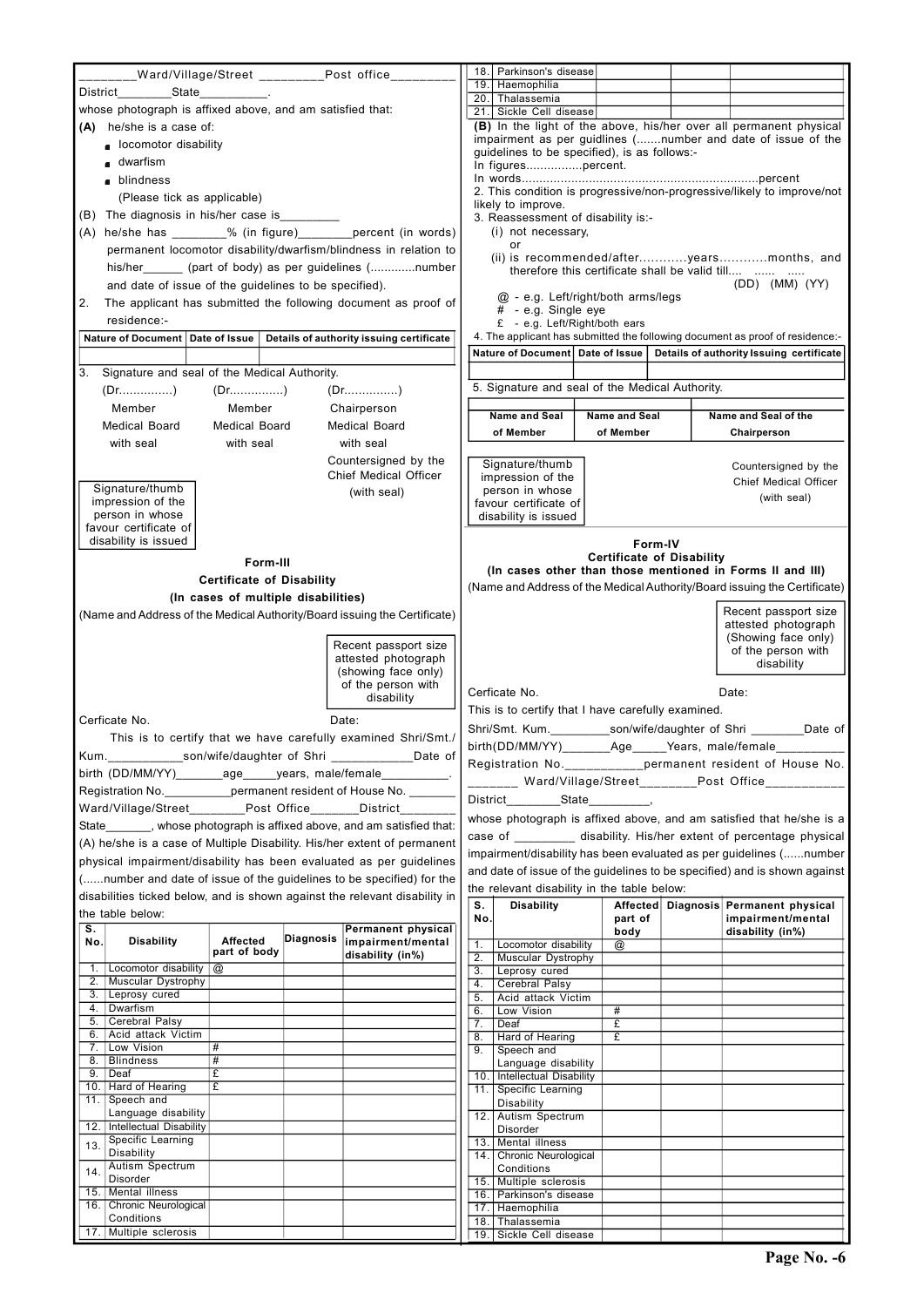| improve/not likely to improve.<br>3. Reassessment of disability is:<br>(i) not necessary, or<br>this certificate shall be valid till (DD/MM/YY)____<br>@<br>- e.g. Single eye/both eyes | - e.g. Left/Right/both arms/legs | (Please strike out the disabilities which are not applicable)<br>2. The above condition is progressive/non-progressive/likely to<br>(ii) is recommended/after ______ years________ months, and therefore | स्थान प्राप्त किया गया।<br>के आधार पर दिया गया है।<br>दिनांक                    |  |  |  |  |
|-----------------------------------------------------------------------------------------------------------------------------------------------------------------------------------------|----------------------------------|----------------------------------------------------------------------------------------------------------------------------------------------------------------------------------------------------------|---------------------------------------------------------------------------------|--|--|--|--|
| - e.g. Left/Right/both ears                                                                                                                                                             |                                  |                                                                                                                                                                                                          |                                                                                 |  |  |  |  |
| 4. Signature and seal of the Medical Authority.:-                                                                                                                                       |                                  |                                                                                                                                                                                                          |                                                                                 |  |  |  |  |
| <b>Name and Seal</b>                                                                                                                                                                    | <b>Name and Seal</b>             | Name and seal of the                                                                                                                                                                                     |                                                                                 |  |  |  |  |
| of Member                                                                                                                                                                               | of Member                        | Chairperson                                                                                                                                                                                              | नोटः यह प्रमाण-पत्र प्रदेशीय खेल-कूद संघ के सचिव द्वारा व्यक्तिगत रूप से किये   |  |  |  |  |
| Signature/thumb                                                                                                                                                                         |                                  | Countersigned by the                                                                                                                                                                                     | गये हस्ताक्षर होने पर ही मान्य होगा।                                            |  |  |  |  |
| impression of the                                                                                                                                                                       |                                  | <b>Chief Medical Officer</b>                                                                                                                                                                             |                                                                                 |  |  |  |  |
| person in whose                                                                                                                                                                         |                                  | (with seal)                                                                                                                                                                                              | प्रारूप–3                                                                       |  |  |  |  |
| favour certificate of<br>disability is issued                                                                                                                                           |                                  |                                                                                                                                                                                                          | (मान्यता प्राप्त क्रीड़ा / खेल में अपने विश्वविद्यालय की ओर से                  |  |  |  |  |
|                                                                                                                                                                                         |                                  |                                                                                                                                                                                                          | अर्न्तविश्वविद्यालय प्रतियोगिता में भाग लेने वाले खिलाड़ी के लिये)              |  |  |  |  |
|                                                                                                                                                                                         |                                  |                                                                                                                                                                                                          |                                                                                 |  |  |  |  |
|                                                                                                                                                                                         |                                  | उत्तर प्रदेश लोक सेवा (शारीरिक रूप से विकलांग, स्वतंत्रता संग्राम सेनानियों के                                                                                                                           | . राज्य स्तर की सेवाओं / पदों पर नियुक्ति के लिए कुशल खिलाड़ियों के             |  |  |  |  |
|                                                                                                                                                                                         |                                  | आश्रितों और भूतपूर्व सैनिकों के लिए आरक्षण) अधिनियम, 1993 (यथासंशोधित) के                                                                                                                                | लिये प्रमाण–पत्र                                                                |  |  |  |  |
|                                                                                                                                                                                         |                                  | अनुसार स्वतंत्रता संग्राम सेनानी के आश्रित के प्रमाण–पत्र का प्रपत्र।                                                                                                                                    |                                                                                 |  |  |  |  |
|                                                                                                                                                                                         | प्रमाण–पत्र                      |                                                                                                                                                                                                          |                                                                                 |  |  |  |  |
|                                                                                                                                                                                         |                                  |                                                                                                                                                                                                          |                                                                                 |  |  |  |  |
|                                                                                                                                                                                         |                                  |                                                                                                                                                                                                          | के विद्यार्थी ने दिनांक  से दिनांक  तक                                          |  |  |  |  |
|                                                                                                                                                                                         |                                  |                                                                                                                                                                                                          |                                                                                 |  |  |  |  |
|                                                                                                                                                                                         |                                  | सेवा (शारीरिक रूप से विकलांग, स्वतंत्रता संग्राम सेनानियों के आश्रितों और भूतपूर्व                                                                                                                       |                                                                                 |  |  |  |  |
|                                                                                                                                                                                         |                                  | सैनिकों के लिए आरक्षण) अधिनियम, 1993 के अनुसार स्वतंत्रता संग्राम सेनानी हैं और                                                                                                                          |                                                                                 |  |  |  |  |
|                                                                                                                                                                                         |                                  |                                                                                                                                                                                                          |                                                                                 |  |  |  |  |
|                                                                                                                                                                                         |                                  | या पुत्री का पुत्र) तथा पौत्री (पुत्र की पुत्री या पुत्री की पुत्री) (विवाहित अथवा                                                                                                                       | स्थान प्राप्त किया गया। यह प्रमाण-पत्र डीन ऑफ स्पोर्ट्स अथवा                    |  |  |  |  |
|                                                                                                                                                                                         |                                  | अविवाहित) उपरांकित अधिनियम, 1993 (यथासंशोधित) के प्राविधानों के अनुसार उक्त                                                                                                                              |                                                                                 |  |  |  |  |
|                                                                                                                                                                                         |                                  |                                                                                                                                                                                                          | आधार पर दिया गया है।                                                            |  |  |  |  |
| स्थान:                                                                                                                                                                                  |                                  |                                                                                                                                                                                                          |                                                                                 |  |  |  |  |
| दिनांक :                                                                                                                                                                                |                                  |                                                                                                                                                                                                          |                                                                                 |  |  |  |  |
|                                                                                                                                                                                         |                                  |                                                                                                                                                                                                          | दिनांक                                                                          |  |  |  |  |
|                                                                                                                                                                                         |                                  | जिलाधिकारी                                                                                                                                                                                               |                                                                                 |  |  |  |  |
|                                                                                                                                                                                         |                                  | (सील)                                                                                                                                                                                                    |                                                                                 |  |  |  |  |
|                                                                                                                                                                                         |                                  |                                                                                                                                                                                                          |                                                                                 |  |  |  |  |
|                                                                                                                                                                                         |                                  | कूशल खिलाड़ियों के लिये प्रमाण–पत्र जो उ0प्र0 के मूल निवासी हैं<br>शासनादेश संख्या-22/21/1983-कार्मिक-2 दिनांक 28 नवम्बर, 1985                                                                           | नोटः यह प्रमाण-पत्र विश्वविद्यालय के डीन ऑफ स्पोर्ट्स या इंचार्ज खेल-कूद द्वारा |  |  |  |  |
|                                                                                                                                                                                         | प्रमाण-पत्र के फार्म-1 से 4      |                                                                                                                                                                                                          | व्यक्तिगत रूप से किये गये हस्ताक्षर होने पर ही मान्य होगा।                      |  |  |  |  |
|                                                                                                                                                                                         | प्रारूप-1                        |                                                                                                                                                                                                          | प्रारूप-4                                                                       |  |  |  |  |
|                                                                                                                                                                                         |                                  | (मान्यता प्राप्त क्रीड़ा/खेल में अपने देश की ओर से अन्तर्राष्ट्रीय                                                                                                                                       | (मान्यता प्राप्त क्रीड़ा/खेल में अपने स्कूल की ओर से राष्ट्रीय खेल–कूद          |  |  |  |  |
|                                                                                                                                                                                         |                                  | प्रतियोगिता में भाग लेने वाले खिलाड़ी के लिये)                                                                                                                                                           | में भाग लेने वाले खिलाड़ी के लिये)                                              |  |  |  |  |
|                                                                                                                                                                                         |                                  | सम्बन्धित खेल की राष्ट्रीय फेडरेशन/राष्ट्रीय एसोसिएशन का नाम                                                                                                                                             | डायरेक्ट्रेट आफ पब्लिक इन्सट्रक्शन्स / निदेशक, शिक्षा, उत्तर प्रदेश             |  |  |  |  |
|                                                                                                                                                                                         |                                  |                                                                                                                                                                                                          |                                                                                 |  |  |  |  |
| खिलाड़ियों के लिए प्रमाण–पत्र                                                                                                                                                           |                                  |                                                                                                                                                                                                          | लिए कुशल खिलाड़ियों के लिये प्रमाण-पत्र                                         |  |  |  |  |
|                                                                                                                                                                                         |                                  |                                                                                                                                                                                                          |                                                                                 |  |  |  |  |
|                                                                                                                                                                                         |                                  |                                                                                                                                                                                                          |                                                                                 |  |  |  |  |
|                                                                                                                                                                                         |                                  |                                                                                                                                                                                                          |                                                                                 |  |  |  |  |
|                                                                                                                                                                                         |                                  |                                                                                                                                                                                                          | कक्षा  के विद्यार्थी ने दिनांक  से दिनांक                                       |  |  |  |  |
| प्रतियोगिता/टूर्नामेन्ट में देश की ओर से भाग लिया।                                                                                                                                      |                                  |                                                                                                                                                                                                          |                                                                                 |  |  |  |  |
|                                                                                                                                                                                         |                                  |                                                                                                                                                                                                          |                                                                                 |  |  |  |  |
| स्थान प्राप्त किया गया।                                                                                                                                                                 |                                  |                                                                                                                                                                                                          |                                                                                 |  |  |  |  |
|                                                                                                                                                                                         |                                  | यह प्रमाण-पत्र राष्ट्रीय फेडरेशन/राष्ट्रीय ऐसोसिएशन/(यहाँ संस्था का नाम दिया                                                                                                                             |                                                                                 |  |  |  |  |
|                                                                                                                                                                                         |                                  |                                                                                                                                                                                                          |                                                                                 |  |  |  |  |
|                                                                                                                                                                                         |                                  |                                                                                                                                                                                                          | स्थान प्राप्त किया गया। यह प्रमाण-पत्र डायरेक्ट्रेट ऑफ पब्लिक                   |  |  |  |  |
| दिनांक                                                                                                                                                                                  |                                  |                                                                                                                                                                                                          | इन्सट्रक्शन्स / शिक्षा में उपलब्ध रिकार्ड के आधार पर दिया गया है।               |  |  |  |  |
|                                                                                                                                                                                         |                                  |                                                                                                                                                                                                          |                                                                                 |  |  |  |  |
|                                                                                                                                                                                         |                                  |                                                                                                                                                                                                          |                                                                                 |  |  |  |  |

| नोटः यह प्रमाण–पत्र नेशनल फेडरेशन / नेशनल ऐसोसिएशन के सचिव द्वारा व्यक्तिगत<br>रूप से किये गये हस्ताक्षर होने पर ही मान्य होगा।<br>संस्था का नाम<br>प्रारूप–2  |
|----------------------------------------------------------------------------------------------------------------------------------------------------------------|
|                                                                                                                                                                |
|                                                                                                                                                                |
|                                                                                                                                                                |
| (मान्यता प्राप्त क्रीड़ा/खेल में अपने प्रदेश की ओर से राष्ट्रीय प्रतियोगिता<br><b>नोट</b> : यह प्रमाण-पत्र निदेशक/या अतिरिक्त/संयुक्त या उपनिदेशक डायरेक्ट्रेट |
| में भाग लेने वाले खिलाड़ी के लिये)                                                                                                                             |
| से हस्ताक्षर होने पर ही मान्य होगा।                                                                                                                            |
| राज्य सरकार की सेवाओं / पदों पर नियुक्ति के लिए कुशल खिलाड़ियों<br>नोटः उ.प्र. के उत्कृष्ट खिलाड़ी के सम्बन्ध में शासनादेश सं.–                                |
| के लिये प्रमाण–पत्र<br>02/2022/3/47/ का -2/2022, दिनांक -07 जनवरी, 2022 के अनुसार                                                                              |
| कार्यवाही की जायेगी। उक्त शासनादेश में उत्कृष्ट खिलाड़ी का प्रारूप अभी                                                                                         |
| आत्मज/पत्नी/आत्मजा श्री निवासी (पूरा पता)<br>निर्धारित नहीं किया गया है,जिसके निर्धारण के उपरान्त अभ्यर्थियों को यथा                                           |
| समय सूचित किया जायेगा।                                                                                                                                         |
| में (क्रीड़ा / खेल-कूद का नाम) की प्रतियोगिता (टूर्नामेन्ट स्थान का नाम)<br><b>APPENDIX-4</b>                                                                  |
| <b>Plan of Examination</b>                                                                                                                                     |
| नाम) की प्रतियोगिता/टूर्नामेन्ट में प्रदेश की ओर से भाग लिया।<br><b>Preliminary Examination (Objective Type)</b>                                               |